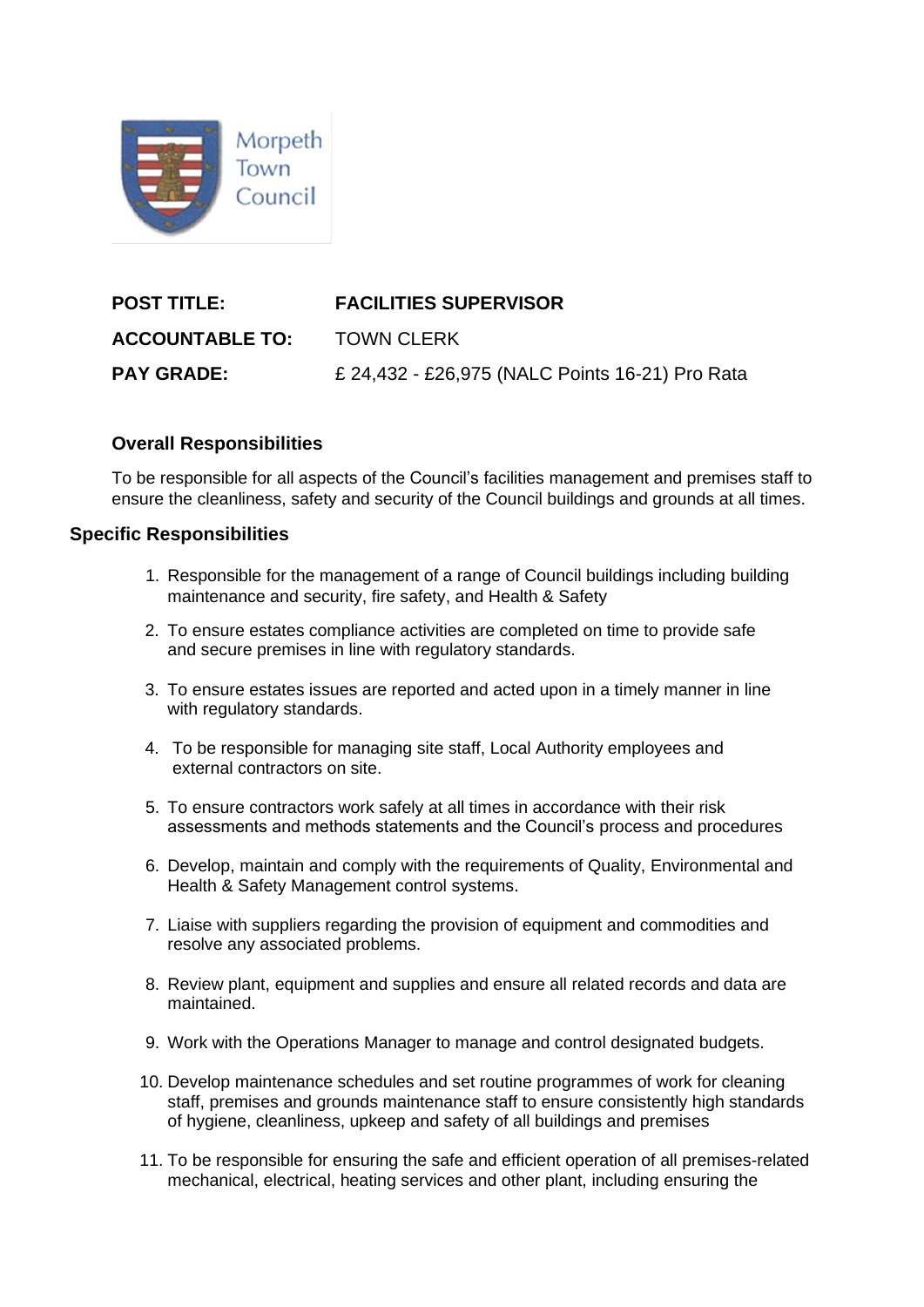completion of all annual testing, monitoring and recording of meter readings/returns as require and take appropriate action.

12. To review heating, electricity and water usage and to advise the Operations Manager on proposals for energy saving methods

#### **Health and Safety**

- 13. To develop and review Risk Assessments and Method Statements in conjunction with estates related activities
- 14. To monitor and ensure that all premises are safe and in good working order.
- 15. To monitor and ensure that Personal Protective Equipment is worn and that safe working methods are adopted as per task related Risk Assessments and Method Statements.
- 16. To support Health and Safety auditing processes and procedures and act upon non-conformances identified.
- 17. To provide regular updates on Health and Safety to Senior Managers
- 18. To actively use and ensure tasks on the Council's centralised compliance reporting system are completed.

#### **Grounds Maintenance**

- 19. Oversee the management of all the Council's external open spaces including parks, play areas and allotments ensuring they are regularly inspected and maintained.
- 20. To ensure grounds maintenance providers deliver services on time and to the required standards.

### **Other responsibilities**

- 21. To attend training courses on the work and role as required.
- 22. To undertake specific projects from time to time at the request of the Town Clerk.

23. To undertake such other responsibilities and functions as may be required from time to time by the Council commensurate with the duties and responsibilities of the post.

This job description is subject to review and may change over time to meet the needs of the organisation. Any changes will be subject to consultation with the post holder.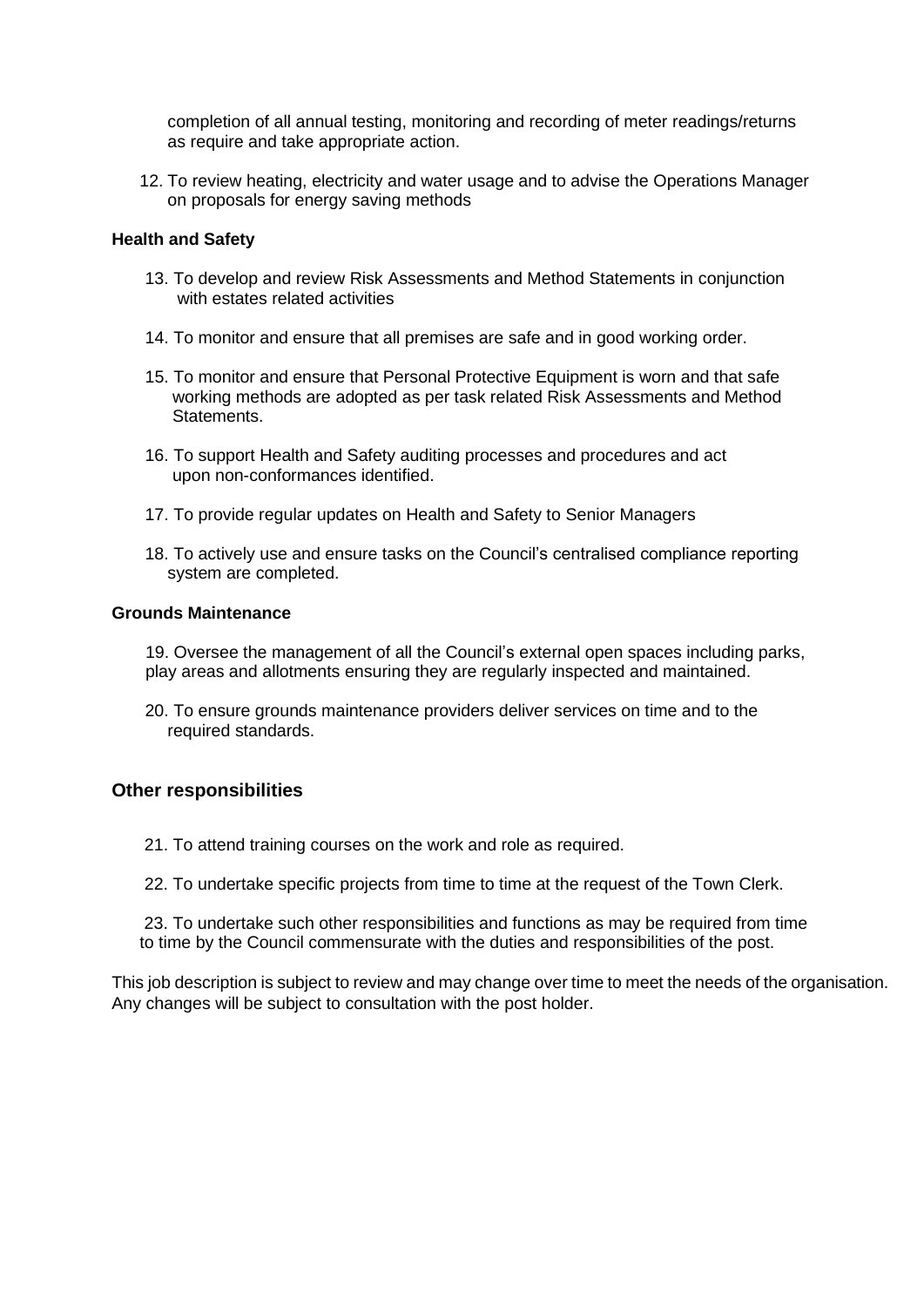# **PERSON SPECIFICATION**

| <b>Factor</b>                          | <b>Essential</b>                                                                                                                                                                                                                                                                                                                                                                                              | <b>Desirable</b>                                                                                                                                                   |
|----------------------------------------|---------------------------------------------------------------------------------------------------------------------------------------------------------------------------------------------------------------------------------------------------------------------------------------------------------------------------------------------------------------------------------------------------------------|--------------------------------------------------------------------------------------------------------------------------------------------------------------------|
| <b>Education and</b><br>Qualifications | HND in Facilities Management or<br>$\bullet$<br>equivalent and relevant subject<br>A- level standard of general<br>$\bullet$<br>education specifically numeracy<br>and literacy<br>Evidence of recent relevant<br>$\bullet$<br>Management Training and<br>continuous professional<br>development<br><b>Customer Care Skills</b><br><b>IT Literate</b><br>Trained in Manual Handling and<br>Asbestos awareness | Degree Level or<br>equivalent<br>standard of<br>general education<br>Membership of a<br>٠<br>relevant<br>Professional<br>Institute<br><b>First Aid Certificate</b> |
| Skills,<br>knowledge and<br>experience | Considerable experience of<br>$\bullet$<br>Supervision and the delivery of all<br>or one of the Facilities Service<br>(Building Management, Building<br>Cleaning, Caretaking)                                                                                                                                                                                                                                 | Experience<br>Quality,<br>Environmental and<br>Health & Safety<br>Standards.                                                                                       |
|                                        | <b>Experience in using Microsoft</b><br>applications<br>Experience of resource co-<br>ordination                                                                                                                                                                                                                                                                                                              | Experience of<br>working in multi<br>site environment/<br>multi disciplined<br>environment<br>Experience of<br>coaching others                                     |
|                                        | Experience of staff management.<br>Thorough understanding of the<br>requirements of the Health &<br>Safety at work Act and<br><b>Employment Legislation</b><br>Considerable experience in the<br>management of resources                                                                                                                                                                                      |                                                                                                                                                                    |
|                                        | including financial management<br><b>Experience of budget</b><br>management<br>Experience of dealing with<br>personnel issues and supervision<br>of staff                                                                                                                                                                                                                                                     |                                                                                                                                                                    |
|                                        | Able to develop and maintain<br>$\bullet$<br>professional working relationships                                                                                                                                                                                                                                                                                                                               |                                                                                                                                                                    |